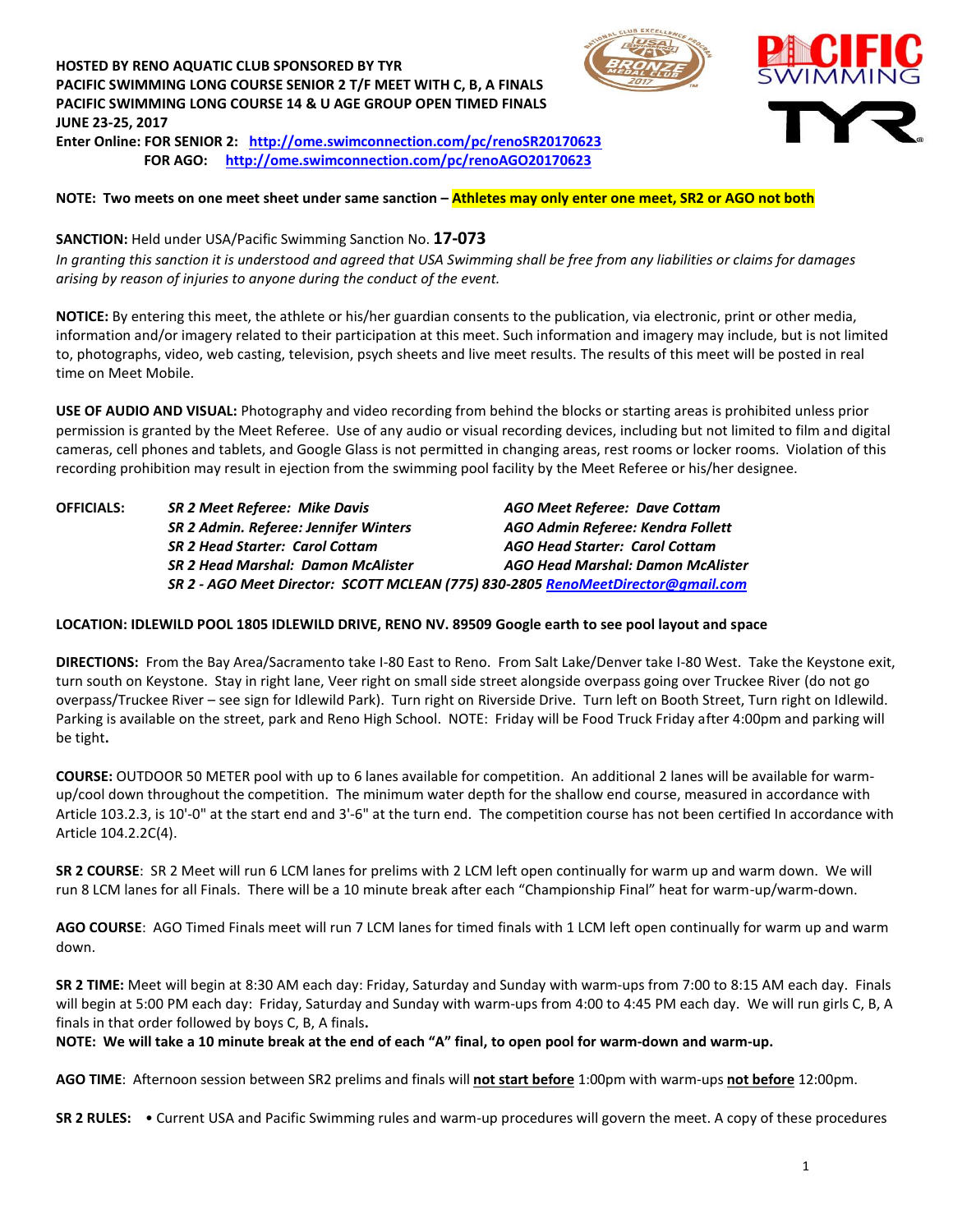will be posted at the Clerk-of-Course.

- SR 2: All preliminary events will swim fast to slow, with the fastest three heats circle seeded.
- Athletes may compete in a maximum of three (3) events per day. **(Maximum of 7 events total through meet)**
- All events will be Trials/Finals

• If local conditions warrant it, the Meet Referee, with the concurrence of the Meet Director, may require a mandatory scratch down. Immediate cash refunds will be made for any mandatory scratches.

- All Coaches and Deck Officials must wear their USA Swimming membership cards in a visible manner.
- **Entries for the Senior 2 sessions will close when the preliminary session timelines reach 3.5 hours or 300 swimmers.**
- **Athletes entered in the AGO Session MAY NOT enter the SR 2 Meet.**

**AGO RULES: •** Current USA and Pacific Swimming rules and warm-up procedures will govern the meet. A copy of these

- procedures will be posted at the Clerk-of-Course.
- All events are Timed Finals
- All events will swim fast to slow.
- Athletes may compete in a **MAXIMUM of 3** events per day and a total **Maximum of 7 events total through meet.**

**•** If local conditions warrant it the Meet Referee, with the concurrence of the Meet Director, may require a mandatory scratch down. Immediate cash refunds will be made for any mandatory scratches.

- **All Coaches and Deck Officials must wear their USA Swimming membership cards in a visible manner.**
- **Entries for the AGO sessions will close when the preliminary daily session timelines reach 4 hours.**
- **Athletes entered in the SR 2 Meet MAY NOT enter the AGO Session.**

**UNACCOMPANIED ATHLETES:** Any USA-S Athlete-Member competing at the meet must be accompanied by a USA Swimming Member-Coach for the purposes of athlete supervision during warm-up, competition and warm-down. If a Member-Coach of the athlete's USA-S Club does not attend the meet to serve in said supervisory capacity, it is the responsibility of the athlete or the athlete's legal guardian to arrange for supervision by a USA-S Member-Coach. The Meet Director or Meet Referee may assist the athlete in making arrangements for such supervision; however, it is recommended that such arrangements be made in advance of the meet by the athlete's USA-S Club Member-Coach.

**RACING STARTS:** Athletes must be certified by a USA-S Member-Coach as being proficient in performing a racing start, or must start the race in the water. It is the responsibility of the athlete or the athlete's legal guardian to ensure compliance with this requirement.

**RESTRICTIONS:** • Smoking and the use of other tobacco products is prohibited on the pool deck, in the locker rooms, in spectator

- seating, on standing areas and in all areas used by athletes, during the meet and during warm-up periods.
- Sale and use of alcoholic beverages is prohibited in all areas of the meet venue.
- No glass containers are allowed in the meet venue.
- Only athletes, coaches, officials, and volunteers will be allowed on the pool deck.
- Changing into or out of swimsuits other than in locker rooms or other designated areas is prohibited.

• Destructive devices, to include but not limited to, explosive devices and equipment, firearms (open or concealed), blades, knives, mace, stun guns and blunt objects are strictly prohibited in the swimming facility and its surrounding areas. If observed, the Meet Referee or his/her designee may ask that these devices be stored safely away from the public or removed from the facility. Noncompliance may result in the reporting to law enforcement authorities and ejection from the facility. Law enforcement officers (LEO) are exempt per applicable laws.

• Operation of a drone, or any other flying apparatus, is prohibited over the venue (pools, athlete/coach areas, spectator areas and open ceiling locker rooms) any time Athletes, Coaches, Officials and/or spectators are present.

• **There will be closed areas of the deck. Cooperation of Athletes, families, fans, and Coaches will be appreciated]**

**SR 2 ELIGIBILITY:** • Athletes must be current members of USA-S and enter their name and registration number on the meet entry card as they are shown on their Registration Card. If this is not done, it may be difficult to match the athlete with the registration and times database. The meet host will check all athlete registrations against the SWIMS database and if not found to be registered, the Meet Director shall accept the registration at the meet (a \$10 surcharge will be added to the regular registration fee). Duplicate registrations will be refunded by mail.

• Athletes under the age of 12 years are not eligible to compete.

• Athletes must meet the Senior 2 time standards as outlined by Pacific Swimming time verification procedures. No refunds will be given if a time cannot be proven.

• Athletes may enter up to two (2) bonus events. Athletes must meet the minimum Senior Open time standard for bonus events.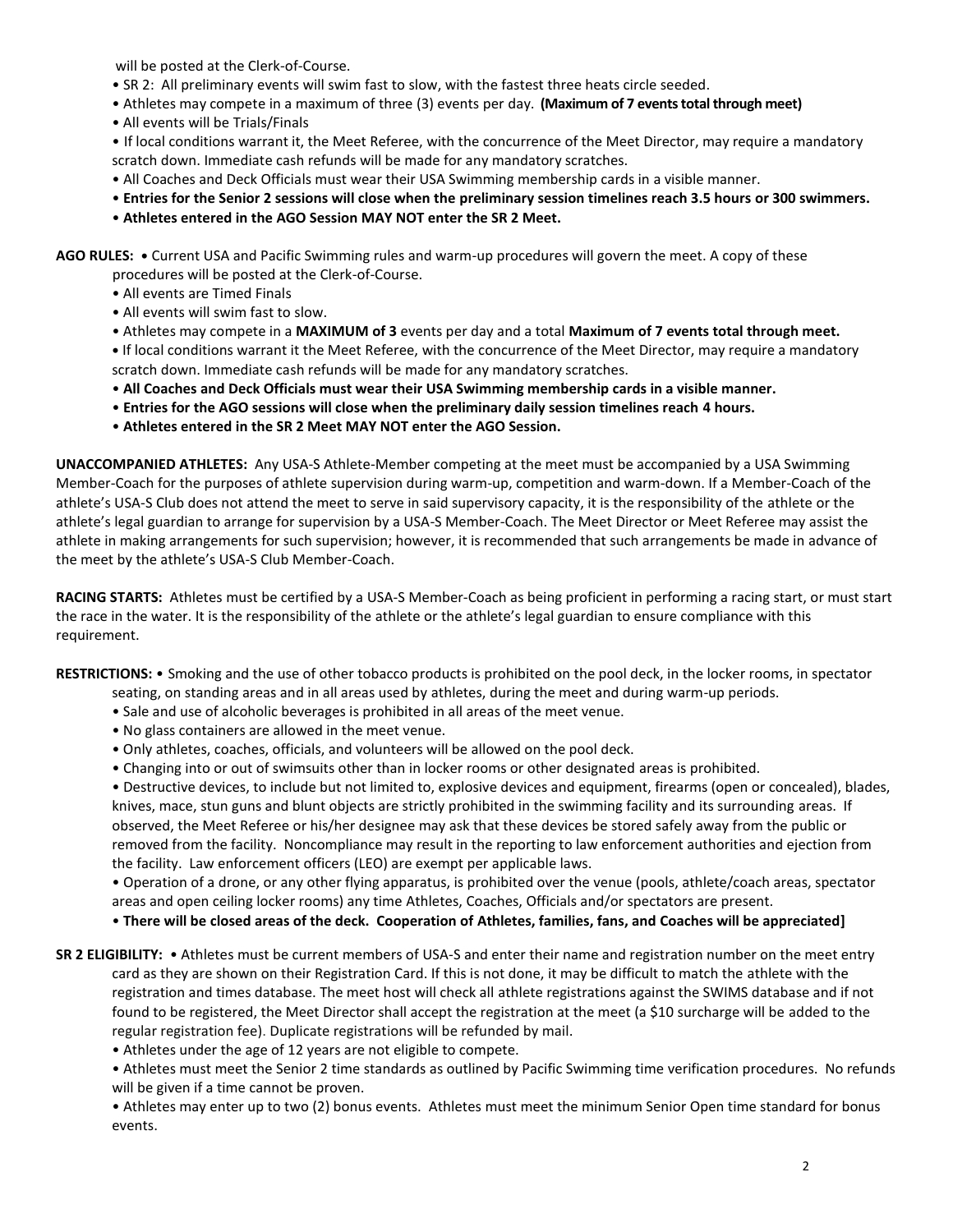• 12 year old athletes may not enter bonus events.

• Disabled athletes are welcome to attend this meet and should contact the Meet Director or Meet Referee regarding special accommodations.

- No time conversions will be accepted.
- Entries with "NO TIME" will be rejected.

**AGO ELIGIBILITY:** • Athletes must be current members of USA-S and enter their name and registration number on the meet entry card as they are shown on their Registration Card. If this is not done, it may be difficult to match the athlete with the registration and times database. The meet host will check all athlete registrations against the SWIMS database and if not found to be registered, the Meet Director shall accept the registration at the meet (a \$10 surcharge will be added to the regular registration fee). Duplicate registrations will be refunded by mail.

• Entries with **"NO TIME" will be Accepted.**

• Entry times submitted for this meet may be checked against a computer database and may be changed in accordance with Pacific Swimming Entry Time Verification Procedures.

• Disabled athletes are welcome to attend this meet and should contact the Meet Director or Meet Referee regarding any special accommodations on entry times and seeding per Pacific Swimming policy.

- Athletes 19 years of age and over may **NOT** compete in the AGO session.
- The athlete's age will be the age of the Athlete on the first day of the Meet.

**SR2 SEEDING:** Event seeding for the SR2 will be in the following order: conforming long course meters, non-conforming short course meters, and non-conforming short course yards - USA Swimming rules 207.11.7B.

**SR2 CHECK-IN:** The meet will be deck seeded. Athletes must check-in at the Clerk-of-Course. No event shall be closed more than 30 minutes before the scheduled start of the session. Close of check‐in for all events shall be no more than 60 minutes before the estimated time of the start of the first heat of the event. Athletes who do not check-in will not be allowed to compete in the event.

**SR2 SCRATCH RULE:** Any athletes not reporting for or competing in a preliminary heat when finals are scheduled shall not be penalized.

**SR2 FINALS –** Any athlete qualifying for any level of finals in an individual event who does not wish to compete must scratch within 30 minutes after the announcement of qualifiers. During this period, qualifiers may also notify the Admin. Referee that they may not intend to compete in Bonus Finals, Consolation Finals or Finals. In this case they must declare their final intention within 30 minutes after the announcement of the Finalists following their last individual preliminary event. Any athlete qualifying for a Bonus Final, Consolation Final or Final race in an individual event who fails to show up in said Bonus Final, Consolation Final, or Final race prior to calling the alternate shall be barred from further competition for the remainder of the Meet. If the No-Show occurs on the last day that the athlete is entered in an individual event in the Meet, and no other individual event penalty is applicable, the athlete shall then be fined \$100.00. The final will be increased to \$150.00 if after 30 days of receiving the letter of notification the party has not made the payment.

**SR2 ENTRY FEES:** \$6.50 per individual event plus an \$11.00 per athlete participation fee. Entries will be rejected if payment is not sent at time of request. No refunds will be made, except mandatory scratch downs.

**AGO SEEDING:** Event seeding for the AGO will be in the following order: conforming long course meters, non-conforming short course meters, and non-conforming short course yards - USA Swimming rules 207.11.7B.

**AGO CHECK-IN**: This meet will be deck seeded. Athletes must check-in at the Clerk-of-Course. The first two events of each session will close 30 minutes before the start of the session. The remaining events shall be closed for seeding no earlier than 60 minute prior to the estimated start of the first heat of the event.

**AGO SCRATCHES**: Any athlete not reporting for or competing in an individual timed final event shall not be penalized. Athletes who must withdraw from an event after it is seeded are requested to inform the Referee immediately.

**AGO ENTRY FEES**: \$4.00 per individual event, \$11.00 participation fee per athlete. No refunds will be made, except mandatory scratch downs.

#### **ONLINE ENTRIES:** To enter:

SR2 meet online go to **<http://ome.swimconnection.com/pc/renoSR20170623>**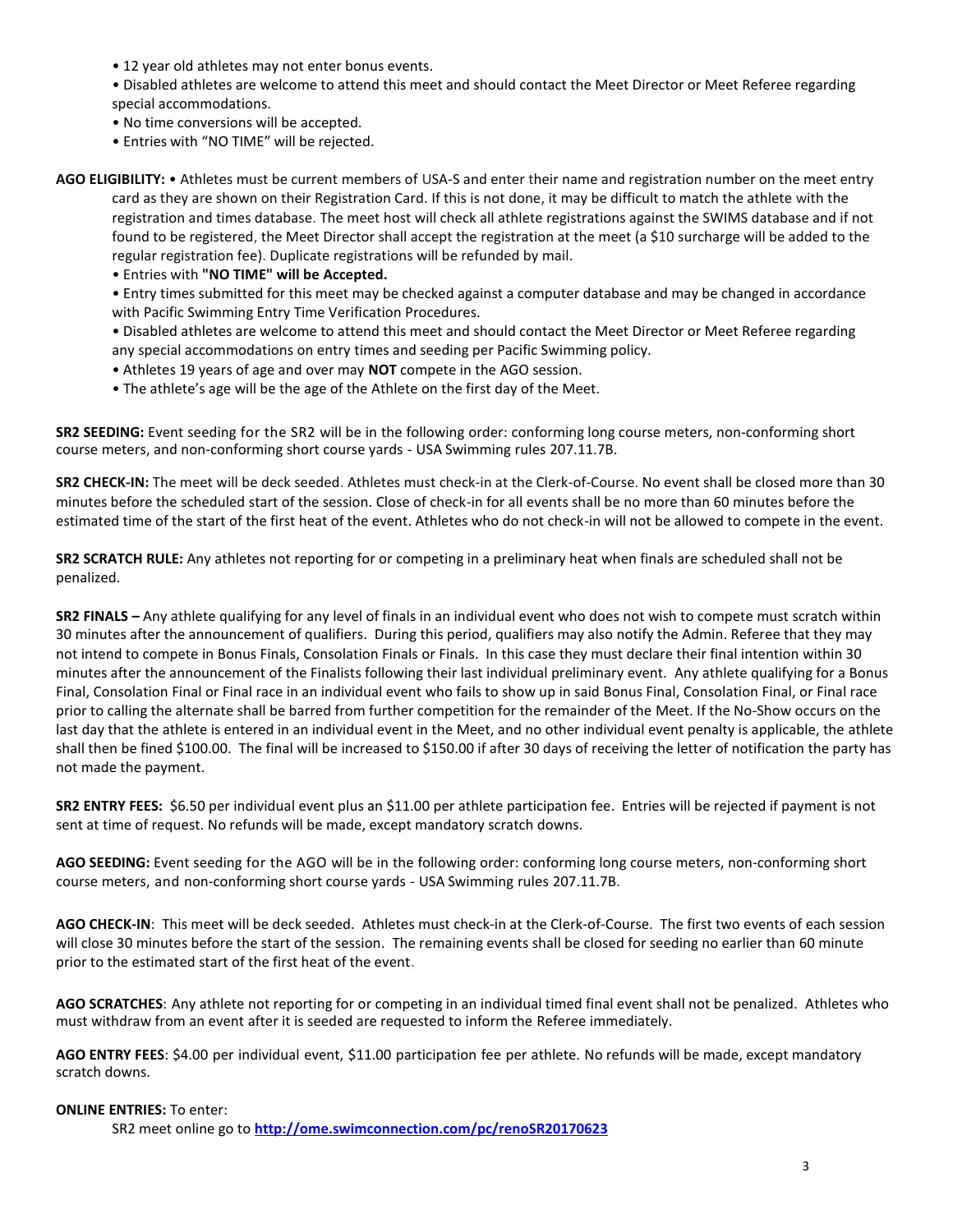#### AGO meet online go to **<http://ome.swimconnection.com/pc/renoAGO20170623>**

To receive an immediate entry confirmation this method requires payment by credit card. Swim Connection LLC charges a processing fee for this service, equal to \$1 per athlete plus 5% of the total Entry Fees. Please note that the processing fee is a separate fee from the Entry Fees. If you do not wish to pay the processing fee, enter the meet using a mail entry. **Entering online is a convenience, is completely voluntary, and is in no way required or expected of an athlete by Pacific Swimming.** Online entries will be accepted through Wednesday, **JUNE 14, 2017 at 11:59 p.m.**. Hy-tek entry files are available upon request: [RenoAquaticClub@yahoo.com](mailto:RenoAquaticClub@yahoo.com)

**MAILED OR HAND DELIVERED ENTRIES:** Entries must be on the attached consolidated entry form. Forms must be filled out completely and printed clearly with athlete's best time. Entries must be entered using the current Pacific Swimming procedure: and postmarked by midnight, Monday, **JUNE 12, 2017** or hand delivered by 6:30 p.m. Wednesday, **JUNE 14, 2017**. **No late entries will be accepted**. Requests for confirmation of receipt of entries should include a self-addressed envelope.

# **Make check payable to: Reno Aquatic Club**

**Mail entries to: Reno Aquatic Club Hand deliver entries to: Reno Staff at Idlewild Pool 7:00-9:00am P.O. Box #7064 1805 Idlewild Drive RENO, NEVADA 89510 RENO, NEVADA 89509**

**SR2 AWARDS:** Sponsored by TYR: Podium medal ceremony for Top 3 "A" Finishers for both girls/boys. Awards presented prior to "C" Finals.

**SR2 SCORING**: "A" Finals places 1-8: 20, 17, 16, 15, 14, 13, 12, 11. "B" Finals places 9-16: 9,7,6,5,4,3,2,1. "C" Finals no points

**AGO AWARDS**: Awarded to the top 8 finishers in the 8 & Under, 9-10, 11-12, 13-14 age groups

**AGO SCORING**: Individual. 9,7,6,5,4,3,2,1 Age Groups 11-14 and 10 & under will be scored by individual age group

**ADMISSION:** Free. A **3 DAY** program will be available for a **fee**

**HOSPITALITY:** The **BEST** hospitality you will ever experience available for coaches, officials, timers, and volunteers. Breakfast, lunch and Dinner will be provided for Coaches and working Deck Officials. There **WILL** be a snack bar.

**TIMERS**: Clubs will be assigned lanes based on the number of Athletes from each club (Host club will not be expected to time). All teams traveling will be given less lanes to no lanes pending number of volunteers.

**AGO OFFICIALS:** All available USA Swimming Member Certified Officials are welcomed and encouraged to work at this meet. As the number of Certified Officials allows, interested parents/trainees are also welcome to shadow working Officials for education and/or mentoring. Participating clubs are requested to provide at least the following number of Certified and Carded Officials each session:

| <b>Club Athletes entered in session</b> | <b>Trained and carded officials requested</b> |
|-----------------------------------------|-----------------------------------------------|
| $11 - 25$                               |                                               |
| 26-50                                   |                                               |
| 51-75                                   | ર                                             |
| 76-100                                  |                                               |
|                                         |                                               |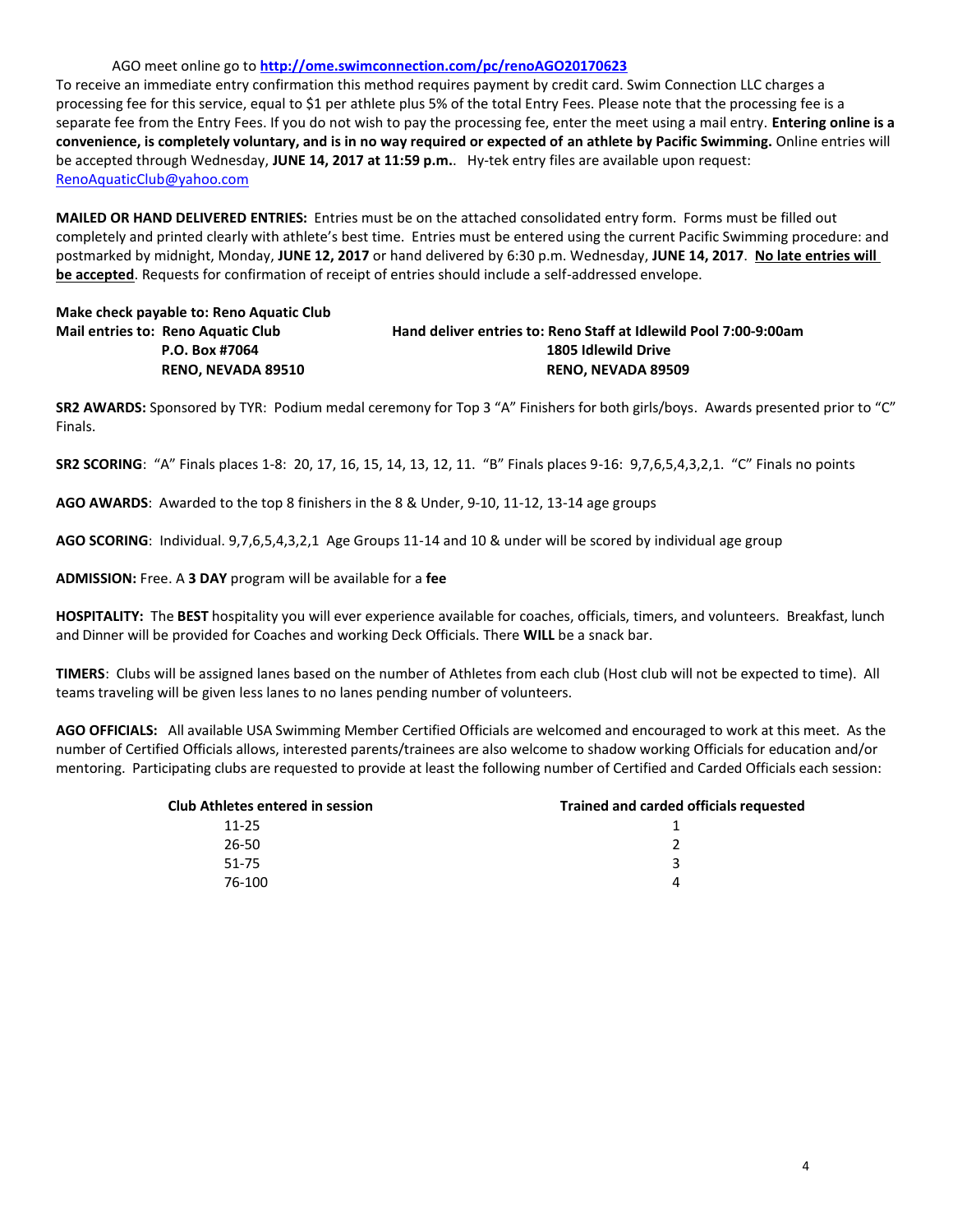#### **LODGING:**

## **SILVER LEGACY RESORT ROOM BLOCK**:

|                              | <b>Thu</b><br>6/22/17 | Fri<br>6/23/17 | Sat<br>6/24/17 | <b>Sun</b><br>6/25/17 |
|------------------------------|-----------------------|----------------|----------------|-----------------------|
| Deluxe Rooms                 | 30                    | 30             | 30             | 30                    |
| Room Rate (Single -<br>Quad) |                       |                |                |                       |
|                              | \$\$55.00             | \$105.00       | \$125.00       | \$55.00               |

#### **CIRCUS-CIRCUS ROOM BLOCK**:

|                             | <b>Thu</b><br>6/22/17 | <b>Fri</b><br>6/23/17 | Sat<br>6/24/17 | <b>Sun</b><br>6/25/17 |
|-----------------------------|-----------------------|-----------------------|----------------|-----------------------|
| Sky Tower                   | 30                    | 30                    | 30             | 30                    |
| Room Rate (Single-<br>Quad) | \$40.00               | \$90.00               | \$105.00       | \$40.00               |

- Rates are quoted for **single-quad** occupancy, Maximum 4 people per room. One adult at least 21 years of age must checkin.
- All rates and resort fee are subject to a Washoe County room tax, currently at 13.5%. **(**subject to change)
- All rates are subject to a non-commissionable, per room, per night Resort Fee (subject to change) Silver Legacy's Fee \$18.00, Circus-Circus' Resort Fee is \$10.00 per room per night.
- All paid rooms are subject to a per room, per night tourism surcharge of \$3.00 (subject to change). **RESERVATIONS:**

We understand that reservations will be called directly by your guests to our Group Reservations Department. Please be sure to have your delegates request the listed group codes for the particular tournament they are participating in to receive this special rate. More rooms will be added to the RENO MEET room block if needed and available.

**Silver Legacy** Group Reservations: (800) 687-8733 Group Code: RSRAC7

**Circus Circus** Group Reservations: (800) 648-5010 Group Code: RCRAC7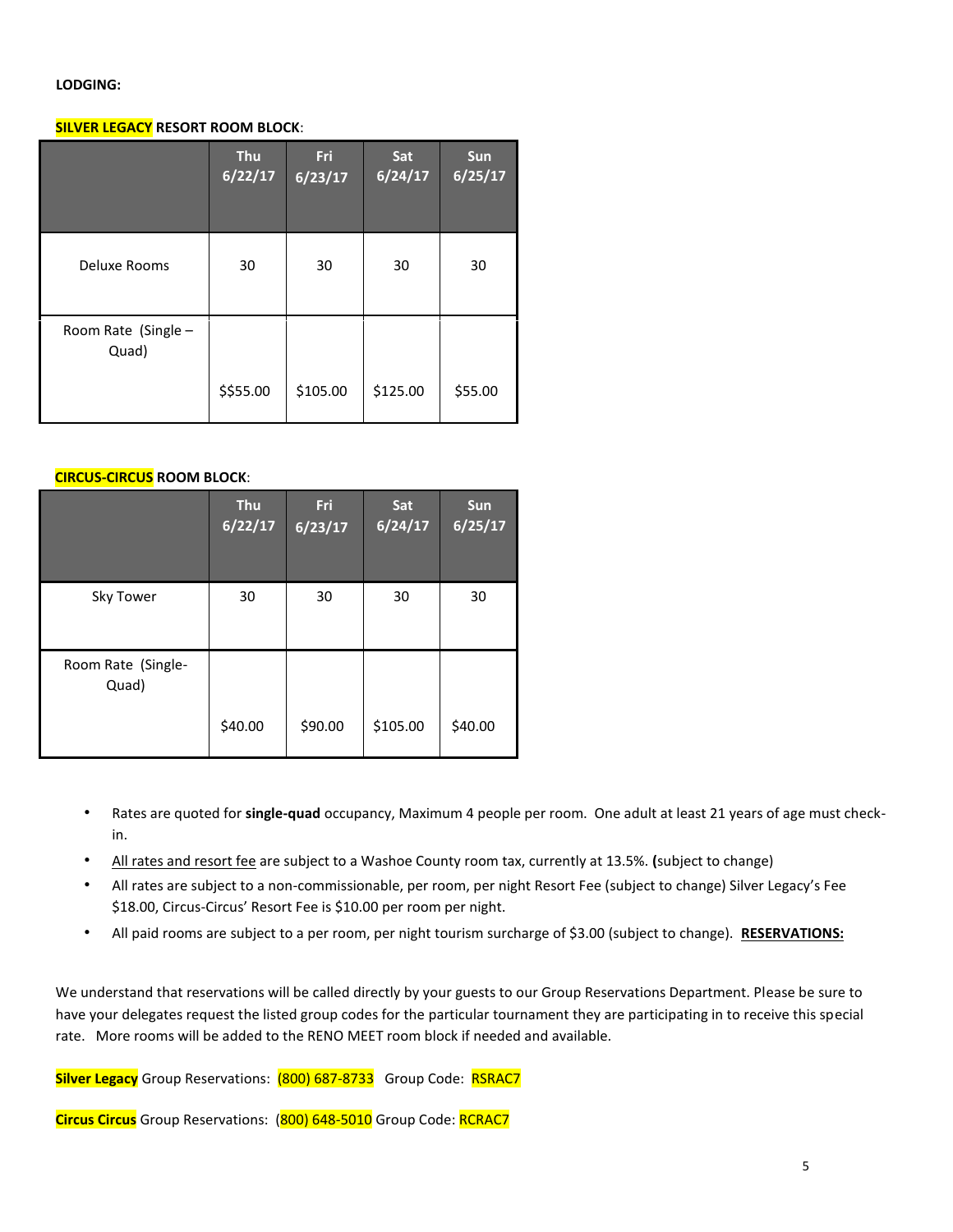## **CUTOFF:**

All room blocks are subject to a **Twenty-One (21) day cutoff**. Reservations received after **Friday, June 2, 2017** will only be accepted on a space and rate availability basis.

## **DEPOSIT/PAYMENT ON GUESTROOMS:**

To confirm these arrangements definite, all guest room reservations will be guaranteed as follows:

**At check-in,** guests are directly responsible for their own guestroom charges, room tax, resort fee, tourism surcharge and incidental charges with a refundable deposit of \$25.00 per night hold on a credit card required. Guests are responsible for submitting a first night's deposit by cash or credit card to the hotel at the time they make their reservations. Should deposit not be received at least fourteen (14) days prior to arrival, room will be cancelled and revert back to hotel inventory.

## **INDIVIDUAL CANCELLATION POLICY:**

Individual cancellations will be accepted up to twenty-four (24) hours prior to arrival without penalty. In the event of individual cancellations within 24 hours of scheduled arrival (including no-shows), first nights room and tax will be assessed.

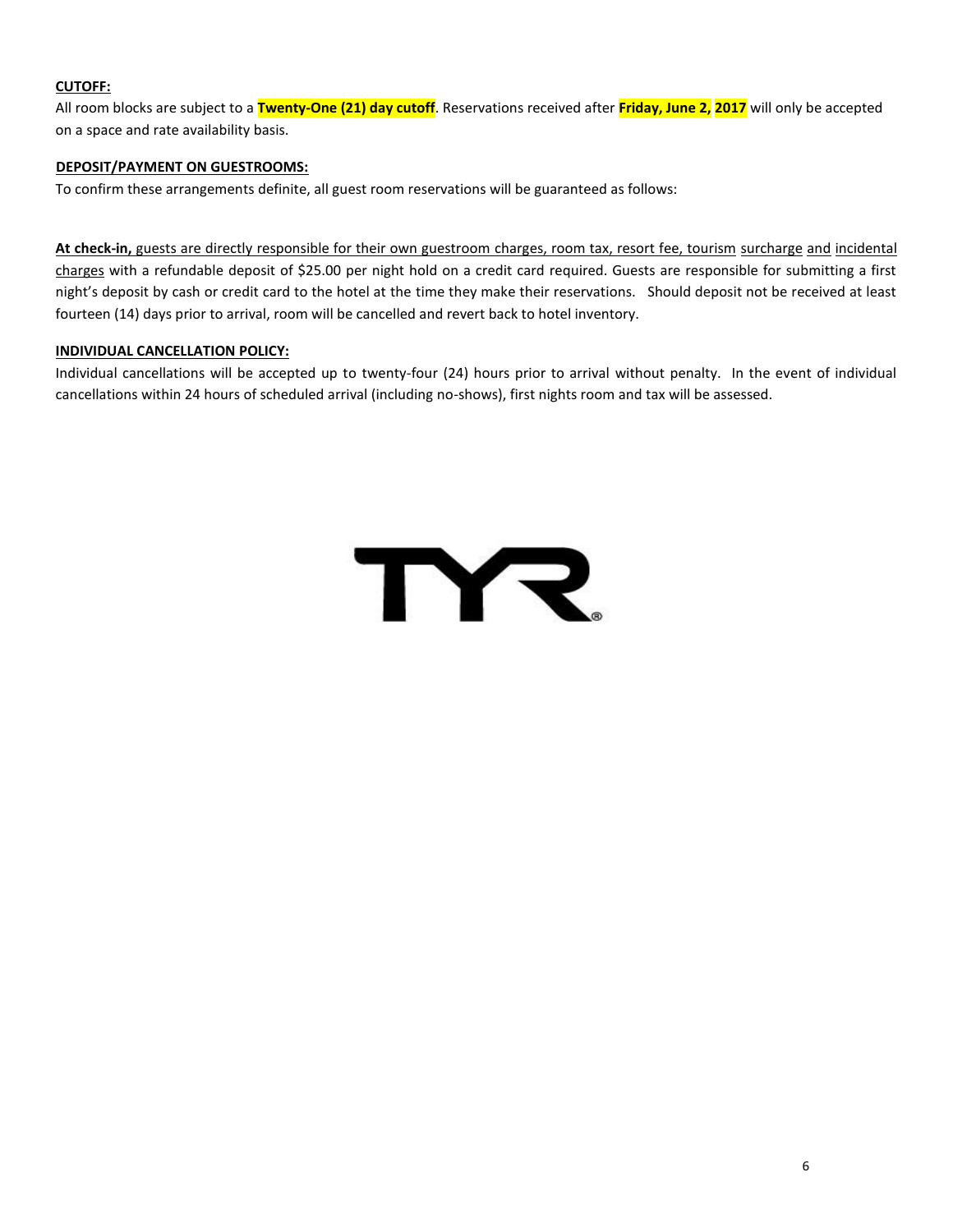### **ORDER OF EVENTS Reno Gamble Senior 2 Trials/Finals (see next page for Age Group Open order of events)**

|                        | <b>GIRLS SR2 Time Standards</b> |                     | <b>FRIDAY JUNE 23, 2017</b> |         | <b>BOYS SR2 Time Standards</b>            |         |                        |  |
|------------------------|---------------------------------|---------------------|-----------------------------|---------|-------------------------------------------|---------|------------------------|--|
| <b>SCY / LCM BONUS</b> | <b>SCY STANDARD</b>             | <b>LCM STANDARD</b> | <b>EVENT</b>                |         | <b>LCM STANDARD</b><br><b>SCY STANDAD</b> |         | <b>SCY / LCM BONUS</b> |  |
| 1:10.79/1:22.29        | 1:05.39                         | 1:15.99             | #1 100 BACK #2              | 1:09.69 |                                           | 59.79   | 1:04.69 / 1:15.49      |  |
| 2:36.79/3:00.29        | 2:24.79                         | 2:46.39             | #3 200 IM # 4               | 2:32.79 |                                           | 2:12.29 | 2:23.29/2:45.49        |  |
| 29.99/34.29            | 27.69                           | 31.69               | #5 50 FREE # 6              | 27.89   |                                           | 24.79   | 26.89/30.19            |  |
| 6:12.69/5:34.69        | 5:43.99                         | 5:08.89             | #7 400 FREE #8              | 4:48.69 |                                           | 5:21.19 | 5:47.89/5:12.79        |  |

|                        | <b>GIRLS SR2 Time Standards</b> |                     | <b>SATURDAY JUNE 24, 2017</b>       |         | <b>BOYS SR2 Time Standards</b> |                    |                        |  |
|------------------------|---------------------------------|---------------------|-------------------------------------|---------|--------------------------------|--------------------|------------------------|--|
| <b>SCY / LCM BONUS</b> | <b>SCY STANDARD</b>             | <b>LCM STANDARD</b> | <b>LCM STANDARD</b><br><b>EVENT</b> |         |                                | <b>SCY STANDAD</b> | <b>SCY / LCM BONUS</b> |  |
| 2:19.99/2:39.49        | 2:09.29                         | 2:27.19             | #9 200 FREE # 10                    | 2:16.49 |                                | 1:58.59            | 2:08.39/2:27.89        |  |
| 1:10.69/1:19.99        | 1:05.29                         | 1:13.89             | #11 100 FLY #12                     | 1:07.09 |                                | 58.99              | 1:03.89/1:12.69        |  |
| 1:21.99/1:33.89        | 1:15.69                         | 1:26.69             | #13 100 BREAST #14                  | 1:18.89 |                                | 1:07.89            | 1:13.59/1:25.49        |  |
| 5:32.89/6:18.79        | 5:07.29                         | 5:49.69             | #15 400 IM #16                      | 5:24.49 |                                | 4:43.99            | 5:07.69/5:51.59        |  |

|                        | <b>GIRLS SR2 Time Standards</b> |                     | <b>SUNDAY JUNE 25, 2017</b>         |         | <b>BOYS SR2 Time Standards</b> |         |                        |  |  |  |                 |
|------------------------|---------------------------------|---------------------|-------------------------------------|---------|--------------------------------|---------|------------------------|--|--|--|-----------------|
| <b>SCY / LCM BONUS</b> | <b>SCY STANDARD</b>             | <b>LCM STANDARD</b> | <b>LCM STANDARD</b><br><b>EVENT</b> |         | <b>SCY STANDAD</b>             |         | <b>SCY / LCM BONUS</b> |  |  |  |                 |
| 2:34.89/2:55.89        | 2:22.99                         | 2:42.29             | #17 200 FLY #18                     |         | 2:29.09                        |         | 2:11.39                |  |  |  | 2:22.29/2:41.49 |
| 1:04.99/1:14.09        | 59.99                           | 1:08.39             | #19 100 FREE #20                    | 1:02.19 |                                | 54.19   | 58.69/1:07.39          |  |  |  |                 |
| 2:56.39/3:21.19        | 2:42.79                         | 3:05.69             | #21 200 BREAST #22                  | 2:49.99 |                                | 2:28.09 | 2:40.49/3:04.09        |  |  |  |                 |
| 2:32.99/2:55.79        | 2:21.19                         | 2:42.29             | #23 200 BACK #24                    | 2:28.89 |                                | 2:09.89 | 2:20.69/2:41.39        |  |  |  |                 |

SR2 C, B, A Finals – AGO Timed Finals

"C" Finals (non-scoring) will get up and swim

"B" Finals (scored) will be introduced behind the blocks

"A" Finals (scored) will meet in READY ROOM 5 minutes before event, paraded, introduced behind the blocks

There will be a 10-minute break at the conclusion of each "A" Finals for warm-up and warm-down

**There will be No relays or 800/1500 Free Events**

Time standards may be found at:<http://www.pacswim.org/swim-meet-times/standards>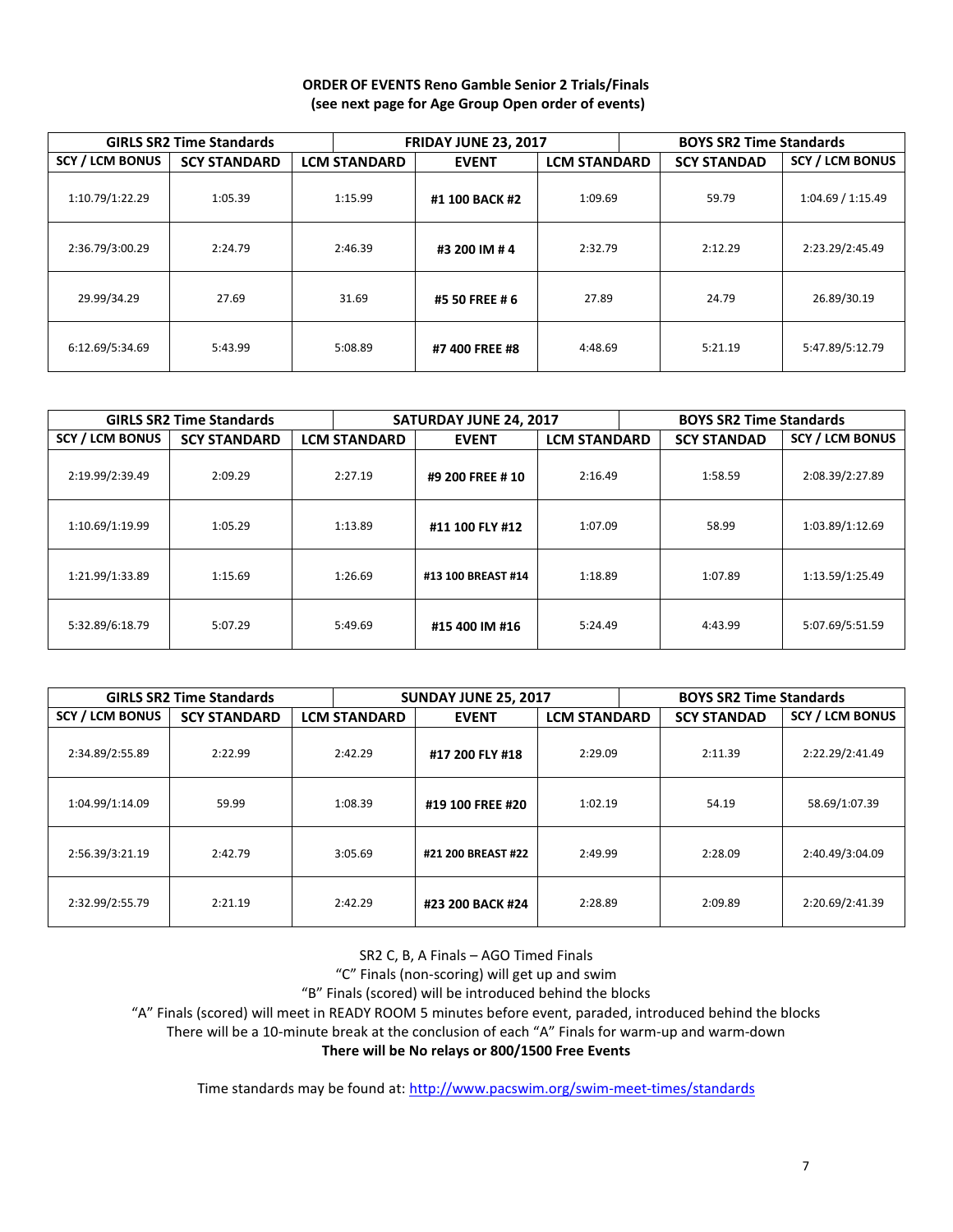## **ORDER OF EVENTS Reno Gamble Age Group Open Timed Finals**

| <b>GIRLS EVENTS</b>   | <b>FRIDAY JUNE 23, 2017</b> | <b>BOYS EVENTS</b>    |
|-----------------------|-----------------------------|-----------------------|
| $11 - 14$             | #101 100-BACK #102          | $11 - 14$             |
| <b>10 &amp; UNDER</b> | #103 100-BACK #104          | <b>10 &amp; UNDER</b> |
| $11 - 14$             | #105 200-IM #106            | $11 - 14$             |
| <b>10 &amp; UNDER</b> | #107 200-IM #108            | <b>10 &amp; UNDER</b> |
| $11 - 14$             | #109 50-FREE #110           | $11 - 14$             |
| <b>10 &amp; UNDER</b> | #111 50-FREE #112           | <b>10 &amp; UNDER</b> |
| <b>12 &amp; UNDER</b> | #113 50-FLY #114            | <b>12 &amp; UNDER</b> |
| $11 - 14$             | #115 400-FREE #116          | $11 - 14$             |

| <b>GIRLS EVENTS</b>   | SATURDAY JUNE 24, 2017 | <b>BOYS EVENTS</b>    |
|-----------------------|------------------------|-----------------------|
| $11 - 14$             | #117 200-FREE #118     | $11 - 14$             |
| <b>10 &amp; UNDER</b> | #119 200-FREE #120     | <b>10 &amp; UNDER</b> |
| $11 - 14$             | #121 100-FLY #122      | $11 - 14$             |
| <b>10 &amp; UNDER</b> | #123 100-FLY #124      | <b>10 &amp; UNDER</b> |
| $11 - 14$             | #125 100-BREAST #126   | $11 - 14$             |
| <b>10 &amp; UNDER</b> | #127 100-BREAST #128   | <b>10 &amp; UNDER</b> |
| $11 - 14$             | #129 400-IM #130       | $11 - 14$             |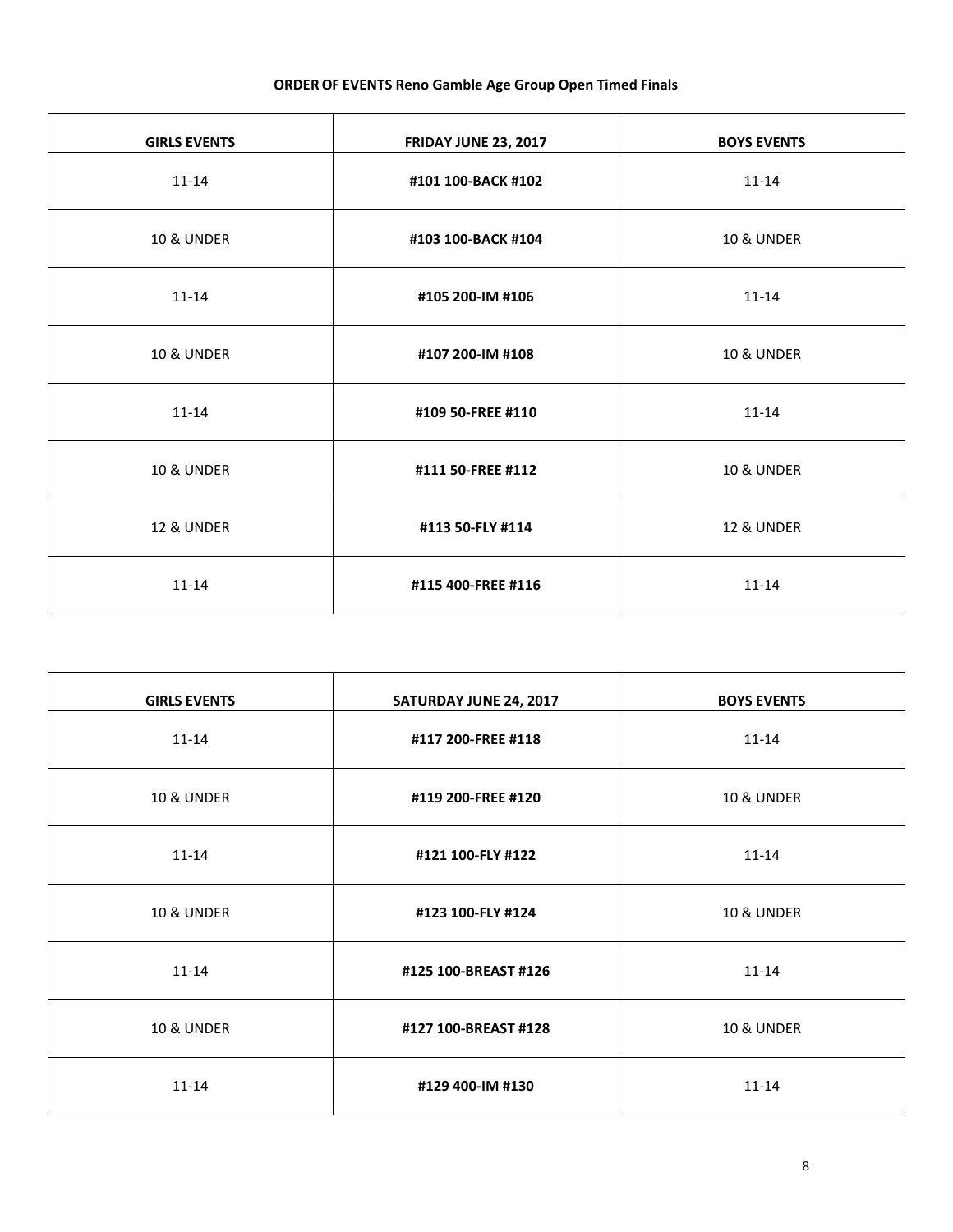| <b>GIRLS EVENTS</b>   | <b>SUNDAY JUNE 25, 2017</b> | <b>BOYS EVENTS</b>    |
|-----------------------|-----------------------------|-----------------------|
| $11 - 14$             | #131 200-BACK #132          | $11 - 14$             |
| <b>10 &amp; UNDER</b> | #133 100-FREE #134          | <b>10 &amp; UNDER</b> |
| $11 - 14$             | #135 100-FREE #136          | $11 - 14$             |
| <b>12 &amp; UNDER</b> | #137 50-BREAST #138         | <b>12 &amp; UNDER</b> |
| <b>12 &amp; UNDER</b> | #139 50-BACK #140           | <b>12 &amp; UNDER</b> |
| $11 - 14$             | #141 200 BREAST #142        | $11 - 14$             |
| $11 - 14$             | #143 200 FLY #144           | $11 - 14$             |

14 & Under athletes – (8-Un, 9-10, 11-12, & 13-14): All age groups will be seeded together, but awarded separately in each group 8-Un, 9-10, 11-12 & 13-14. Ribbons will be awarded to 1-8 in each age group designated event. Awards must be picked up at the meet – they will not be mailed. ADMISSION: Free.

**There will be No relays or 800/1500 Free Events**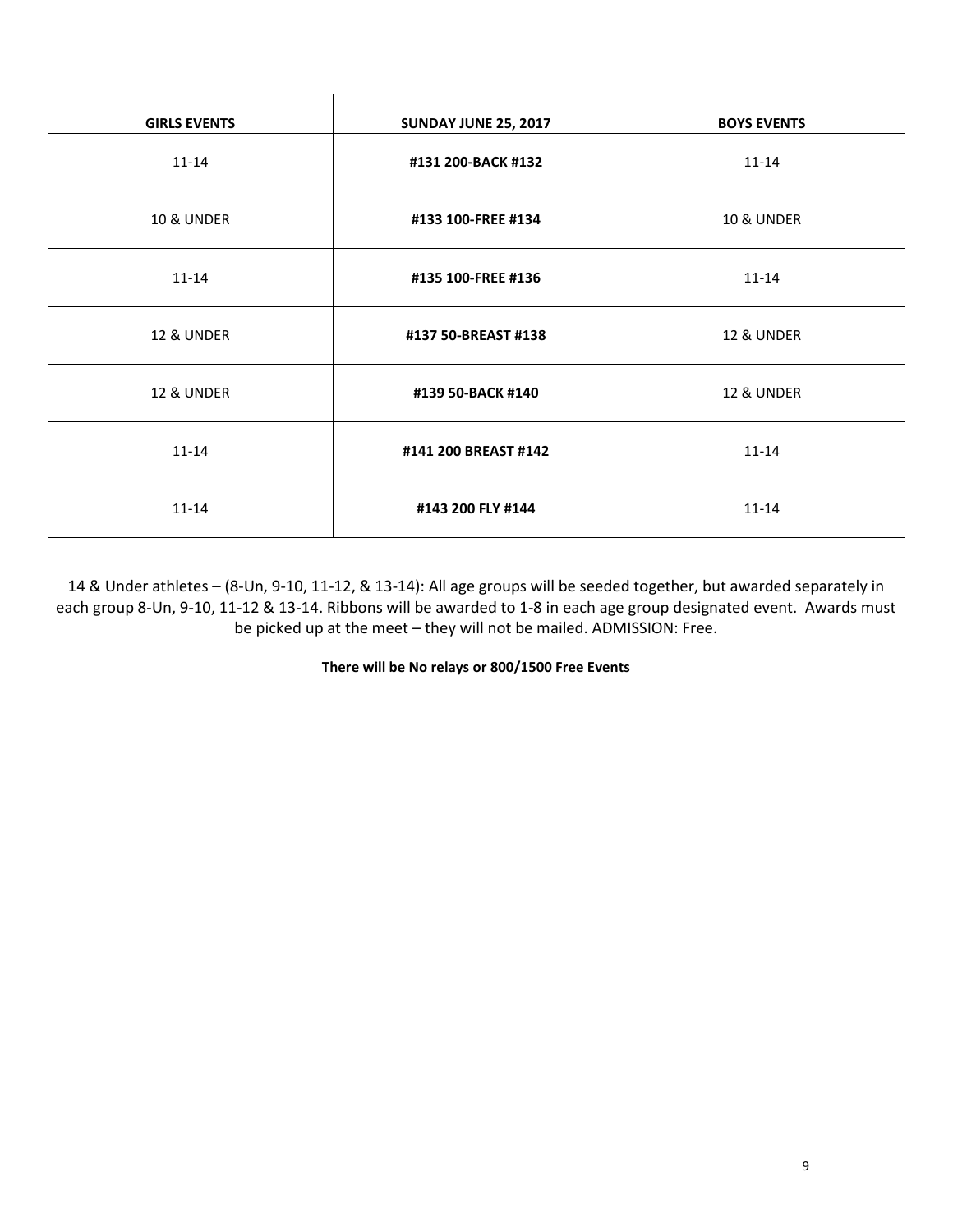|                      | Pacific Swimming - Hosted by RENO AQUATIC CLUB<br><b>SENIOR 2 TRIALS &amp; FINALS</b><br>JUNE 23-25, 2017<br><b>Consolidated Entry Form</b> |                        |                            |  |  |             |                      |         |                                                             |                 |  |
|----------------------|---------------------------------------------------------------------------------------------------------------------------------------------|------------------------|----------------------------|--|--|-------------|----------------------|---------|-------------------------------------------------------------|-----------------|--|
| Name: Last,          |                                                                                                                                             | First                  |                            |  |  | Middle      |                      |         |                                                             |                 |  |
| Club Abbr.           |                                                                                                                                             | <b>UNATT TEAM ABBR</b> |                            |  |  |             | Club Name            |         |                                                             |                 |  |
| Age                  |                                                                                                                                             | Date of Birth          |                            |  |  | Sex<br>M    | F                    |         | $LSC - (PC, SN)$                                            |                 |  |
| USA-#                |                                                                                                                                             |                        |                            |  |  |             |                      |         |                                                             |                 |  |
| Event#               |                                                                                                                                             | Distance / Stroke      |                            |  |  |             | <b>Entry Time</b>    |         |                                                             | Circle One      |  |
|                      |                                                                                                                                             |                        |                            |  |  |             | $10\%$ $\sim$        |         |                                                             | SCY / LCM / SCM |  |
|                      |                                                                                                                                             |                        |                            |  |  | $1.0\pm1.0$ |                      |         | SCY / LCM / SCM                                             |                 |  |
|                      |                                                                                                                                             |                        |                            |  |  |             | $1.00\pm1.1$         |         |                                                             | SCY / LCM / SCM |  |
|                      |                                                                                                                                             |                        |                            |  |  |             | $\ddot{\cdot}$       |         |                                                             | SCY / LCM / SCM |  |
|                      |                                                                                                                                             |                        |                            |  |  |             | $\ddot{\cdot}$       |         |                                                             | SCY / LCM / SCM |  |
|                      |                                                                                                                                             |                        |                            |  |  |             | $\ddot{\phantom{a}}$ | $\sim$  |                                                             | SCY / LCM / SCM |  |
|                      |                                                                                                                                             |                        |                            |  |  |             | $1\leq i\leq 1$      |         |                                                             | SCY / LCM / SCM |  |
|                      |                                                                                                                                             |                        | Participation Fee<br>Total |  |  |             | \$.                  | \$11.00 | # of entries ________ x \$6.50 = \$________________ (7 Max) |                 |  |
| Coach                |                                                                                                                                             |                        |                            |  |  |             |                      |         |                                                             |                 |  |
| Athlete's<br>Address |                                                                                                                                             |                        |                            |  |  |             |                      |         |                                                             |                 |  |
| Home Phone           |                                                                                                                                             |                        |                            |  |  |             | Cell Phone           |         |                                                             |                 |  |
| Email                |                                                                                                                                             |                        |                            |  |  |             |                      |         |                                                             |                 |  |